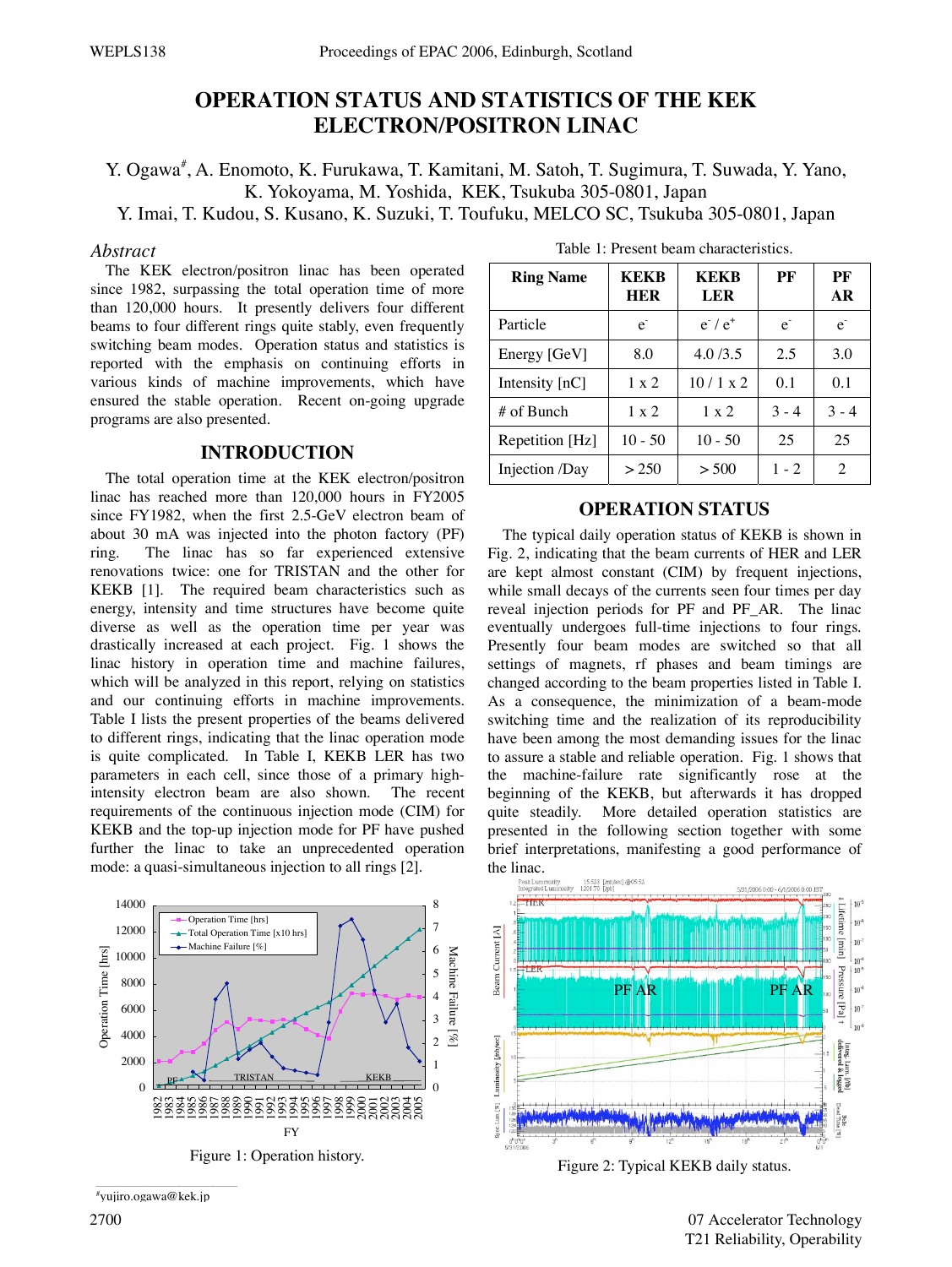## **OPERATION STATISTICS**

Fig. 3 shows a detailed operation history with time breakdown structures, indicating a sudden increase of the KEKB injection time in FY2004 when CIM started. The beam mode switching time, however, still accounts for more than 30 % of the yearly operation time because of frequent mode switching, which is a major issue for our linac as mentioned in the previous section.

Seven-years statistics on failure rates are shown in Fig. 4; the failure includes all kinds of machine troubles, while the injection-delayed time is a part of the failure time, causing a real injection delay, and the rf trip rate is particularly quoted here to give a hint about the stability of the rf system and the accelerator sections. Failure rates have satisfactorily diminished, indicating that the machine availability is reaching about 98 % in FY2005.





Figure 4: History of failure rates.

Although categorization of machine failures should be a delicate issue, a tentative classification into several items is attempted and a recent example of # of failures in subsystems (FY2005) is shown in Fig. 5. A history of MTTR (Mean Time To Repair = Downtime  $/$  # of Failures) in subsystems is given in Fig. 6, showing satisfactory improvements over the last few years. Some typical examples that have considerably contributed to this amelioration are discussed in the following.

#### *RF system*

Since the reliability of an rf system is directly linked to the linac availability, a good deal of effort has been made especially since KEKB started. Performances of the rf system, comprising 60 klystrons and modulators with low-level rf and timing systems, have been maintained in various aspects:

- Improve the robustness of the system itself.
- Prepare every spare, which should be easily exchangeable when broken down.
- Predict the component failure so as to repair or exchange in a more organized or scheduled manner.

A typical and outstanding example of the last one, which has been utilized on a routine base, is a klystron dip test [3]. This is one of the most rapid diagnostic methods developed at our linac for checking klystron emission performances in only several minutes. The dip test is usually carried out for stand-by klystrons even during operation and for non stand-by ones in the short period of maintenance scheduled every other week so that any signs of klystron deterioration could be easily found. For the suspected klystron, a usual emission measurement (>1 hr) is conducted and the time line of the klystron exchange is determined looking over the whole machine operation schedule. This maintenance criterion has greatly helped the reduction of MTTR in the rf system.



Figure 5: # of failures in subsystems (FY2005).



Figure 6: History of MTTR in subsystems.